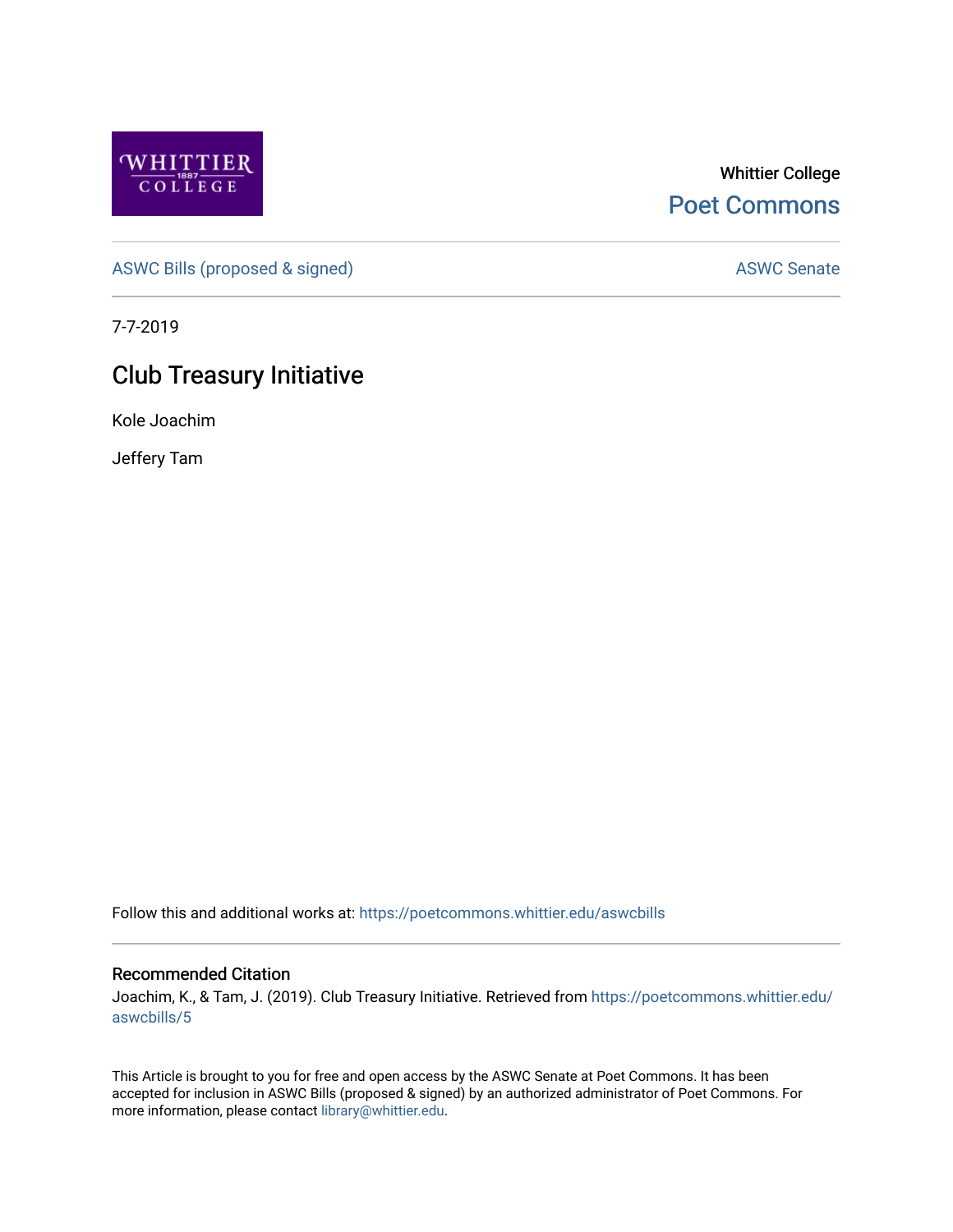

## **Club Treasury Initiative** Authors: Sen. Tam & Sen. Joachim

WHEREAS, Whittier College has over 20 active clubs during the 2018-2019 academic school year;

WHEREAS, newly created clubs are given \$150 as a starting fund for their general account;

WHEREAS, the ASWC Senate Mission Statement states the importance of promoting the best interests of students and clubs;

WHEREAS, clubs are constituent bodies of the Inter-Club Council (ICC);

WHEREAS, the ASWC Senate mission statement states, "Senate shall assist on-campus clubs and organizations in creating, promoting and implementing dynamic programs and events that involve students and add value to their educational experience;"

WHEREAS, the ASWC Senate Reserve Account exists for campus betterment projects;

THEREFORE, any recognized club/organization having gone through the procedures determined by the Office of Student Engagement (OSE) and having been approved through the ICC are entitled to a \$200 semesterly allocation to be transferred to the budget account of the recognized club;

LET IT FURTHER BE RESOLVED, ASWC Senate reserves the right to adjust the established \$200 semesterly allocation via a vote by the Senate table with quorum;

LET IT FURTHER BE RESOLVED, clubs must provide documentation of the usage of the aforementioned ASWC contributed funds to the ASWC Treasurer and the ICC Representative;

LET IT FURTHER BE RESOLVED, clubs that do not provide documentation of the usage of funds will not receive the allocation the following semester;